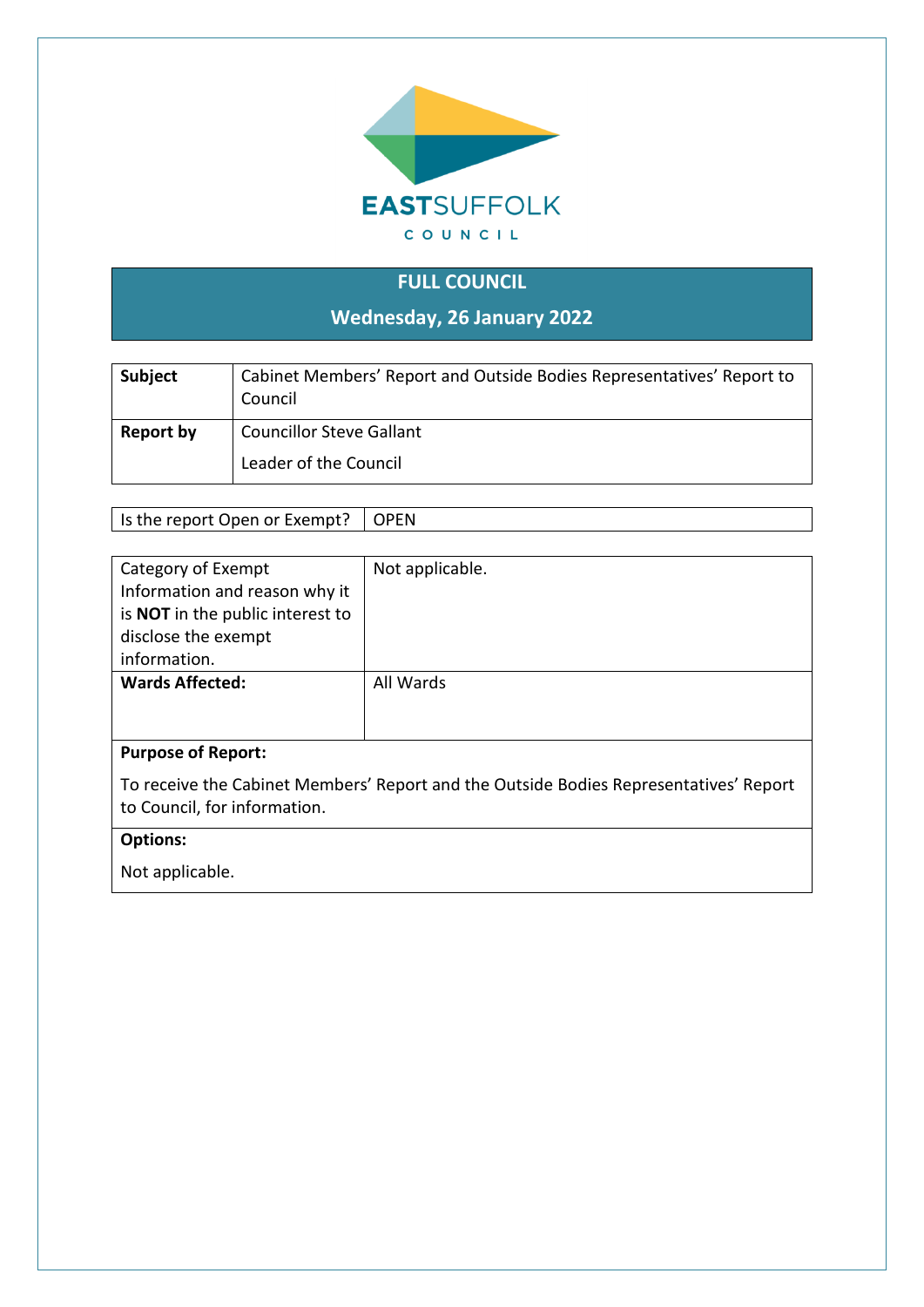# **Cabinet Members' Reports to Council**

| <b>Cabinet Member:</b>  | Councillor Letitia Smith, Cabinet Member with responsibility<br>for Communities, Leisure and Tourism |
|-------------------------|------------------------------------------------------------------------------------------------------|
| <b>Contact Details:</b> | letitia.smith@eastsuffolk.gov.uk<br>Tel: 07824 865973                                                |

### **Communities**

**Community Partnerships** – the 2021/22 Community Partnership Forum is planned for 25<sup>th</sup> March 2022 at Trinity Park. This was postponed from November 2021 and if Covid restrictions do not allow a face to face event it will become a virtual event (as in 2020). The Peer Challenge of Community Partnerships that took place in October 2021 provided lots of useful recommendations about tweaks to the eight Partnerships as well as highlighting their many strengths, and a report summarising key actions will be considered at the March meeting of the Board. A number of these are already underway including increased communication capacity and a development programme for Community Partnership Chairs and Vice Chairs.

**Support for People with Disabilities** – East Suffolk Council now funds services and support for individuals and families in both the north and south of the District through Disability Advice North East Suffolk (DANES) and Disability Advice Service, following agreement at Cabinet to provide a grant to Disability Advice Service.

**Equalities and Diversity** – officers have recently undertaken a self-assessment of our position against the Equality Framework for Local Government. This has identified a number of areas for action, including a review of our equality priorities and improved monitoring of our impact on equality. Following work to streamline our Equality Impact Assessment process and train staff on how to undertake EqIA, a renewed focus will be placed on our role in increasing equality and maximising diversity in 2022.

#### **Leisure**

## East Suffolk Leisure Strategy

The first East Suffolk Leisure Strategy is being prepared following the work undertaken by KKP to complete the following documents, Built Facility, Playing Pitch, Play and Open Space strategies. These documents are required by Councils in order to achieve any funding for projects and help inform planning of sport needs. It is expected that the Leisure Strategy will be ready for adoption in spring/summer.

## Football Foundation Funding to improve Grass Pitches

In 2019 working with the Suffolk Football Association and partnership we completed the Local Football Facility Plan and through this and the work with KKP to produce the East Suffolk Playing Pitch assessment East Suffolk were invited to submit an expression of interest to improve the grass football pitches owned and managed by the Council. East Suffolk have been successful with the application and invited to the next stage of the process which is assessing the quality of the Council's pitches.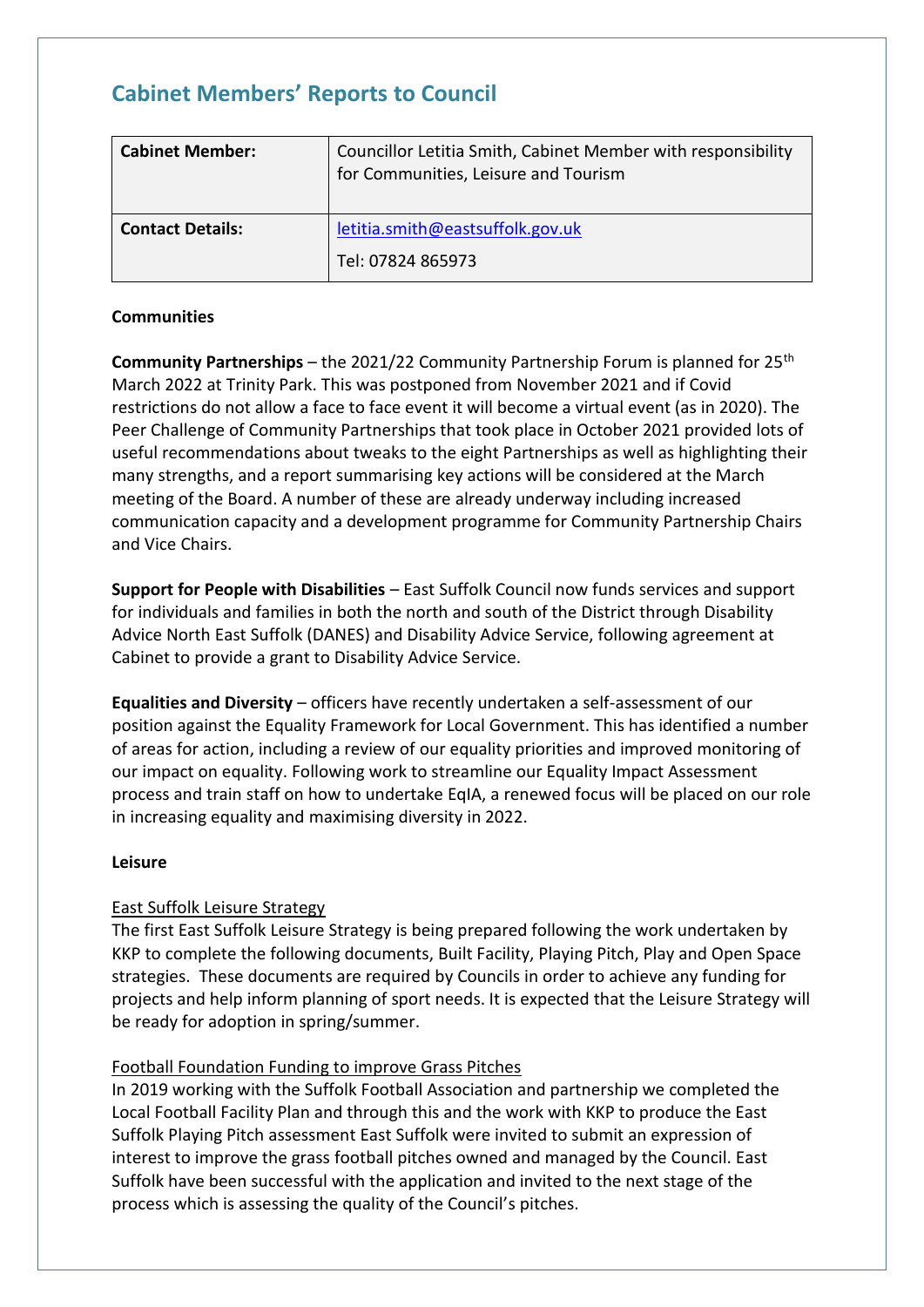#### Waterlane Roof Replacement

The replacement roof work at Waterlane Leisure Centre has been continuing as planned and is on target to be complete by Easter. It is important to complete on time so that all facilities can be used by customers as there are some temporary arrangements for changing for the pool, the play area is not being used and alternative access to the squash courts and fitness class room.

#### Everyone Active

Everyone Active (EA) have been in place now for nearly a year, although the centres in the north of the district that they operate didn't open immediately due to the lockdown. As well as operating the two leisure centres, in the first year of operation they have been creating relationships within the community. Everyone Active's Active Communities Manager is actively looking for opportunities and included within the community work that they do, they attend Community Partnership meetings in their jurisdiction, sit on Parish meetings to hear what the local issues are, and identify where they can help. They have also recently linked with the Work Development Team and attended the Skills and Employability Forum.

EA are working with the School Sports Partnership who have helped them cover higher level issues with the schools, such as deprivation. From this they have provided free access to swimming for over 500 children, run holiday activities offering a shelter, hot food, and healthy activity. They have also held events for the local schools, a Fitness Festival, and a Social Festival. They have also held a special needs swim gala.

Everyone Active's Active Community Manager has revisited a strong relationship with One Life, offering specialist healthcare such as GP referral, Cardiac Phase IV, health checks. This is just the beginning and they intend to grow this further as and when the more vulnerable feel confident coming back into the building.

Memberships numbers have consistently grown since commencing and currently sit at Waveney Valley circa 600 and Waterlane circa 1900 across both sites we have 2500 fitness members.

To develop the swimming lessons they have recruited a swim manager for each site within the first 6 weeks. They have both been trained by their Regional Swim Managers and have since been doing a great job with currently almost 500 children signed up to lessons at Waveney Valley and 700 at Waterlane, giving a total of 1200 children in the North of East Suffolk learning the invaluable skill, to swim, across both venues. Obviously, Places Leisure in the South are providing similar opportunities.

Waterlane and Waveney Valley leisure centres have had substantial council investment and Everyone Active have started to add to this. Whilst they have branded both sites, to support the East Suffolk brand Everyone Active have amended their usual advertising colours throughout the facilities. In addition, they have installed Virtual Group Exercise classes at both sites meaning they can run back to back classes all day (they still offer a "blended" timetable of instructor led and virtual). Waterlane has a brand new Interactive Pool Inflatable which, once tested, should be ready to launch early February in time for the half term. Everyone Active have also added a pool cover to reduce the loss of heat over night time.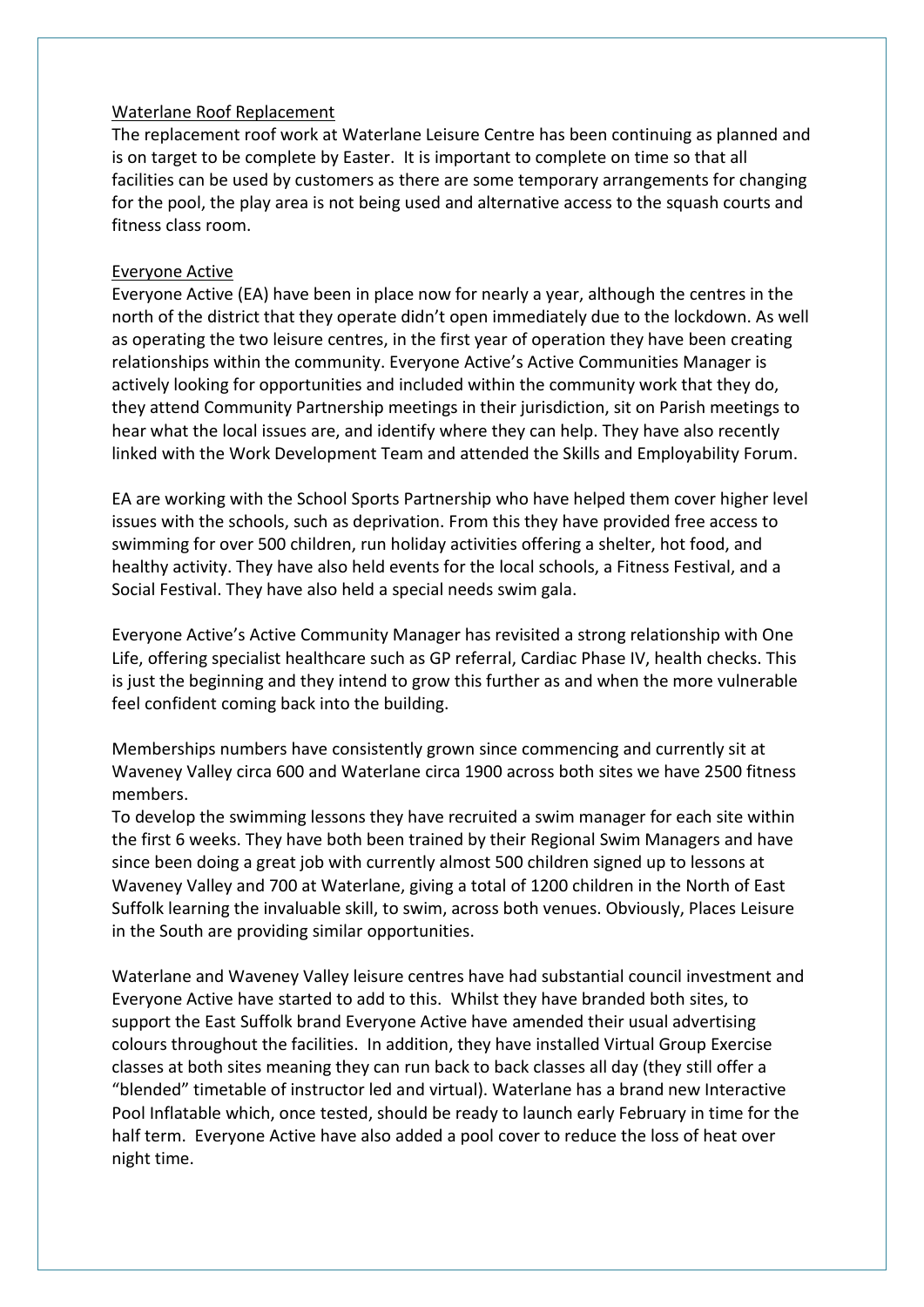#### Places Leisure

Since the facilities resumed business in April 2021 attendance versus Pre-COVID across the East Suffolk Places Leisure Sites has achieved the following:

- Fitness 75%
- Swimming 98%
- Swimming Lessons 107%
- Full establishment of all club activity

Places Leisure have continued to provide activities and interventions to support Healthy Communities. These have included:

a) COVID Recovery Programme launched across the contract, Partnership between Places Leisure and CAWs Training, delivering of 12-months support to those suffering mid-long term COVID effects. Support includes Consultation, exercise plans, Nutritional advice and 19 points of contact/support over the term.

b) COVID recovery Pot fund the East Suffolk Council 23k will see extension to the above programme in establishing online and telephone consultations to hard to reach groups and monthly group support sessions in  $3<sup>rd</sup>$  part locations. It will also see appointment of P/t Healthy Communities Manager to lead on this programme and the establishment of further partnerships.

c) Re-engagement of full site wellbeing programmes GP Referral, Cardiac Rehab, Lung at Heart.

d) Partnership arrangements with Allied, One Life Suffolk recommenced

e) Alignment of our Gymnastics programmes to British Gymnastics "RISE Programme"

*"Exclusive to British Gymnastics member clubs and partners, Rise Gymnastics is an exciting, fun packed programme that provides a progressive journey through recreational gymnastics, gradually replacing our current proficiency badge scheme. Designed using insight in consultation with the gymnastics community and by working together with the four home nations, Rise Gymnastics is one comprehensive gymnastics programme available UK-wide, providing consistency and synergy like never before. Created with the community, for the community."*

As part of their business recovery and getting people active & back into exercise, Places Leisure have distributed 16,000 leaflets to 'hard to reach' pockets over the district. The company have invested in Online bookings and IT Platforms, focusing on the Customer journey.

Going forward, both operators face challenges with staff recruitment and energy pricing and unknown longevity / impacts and the first quarter of 2022 will be extremely important on getting back to pre-COVID memberships.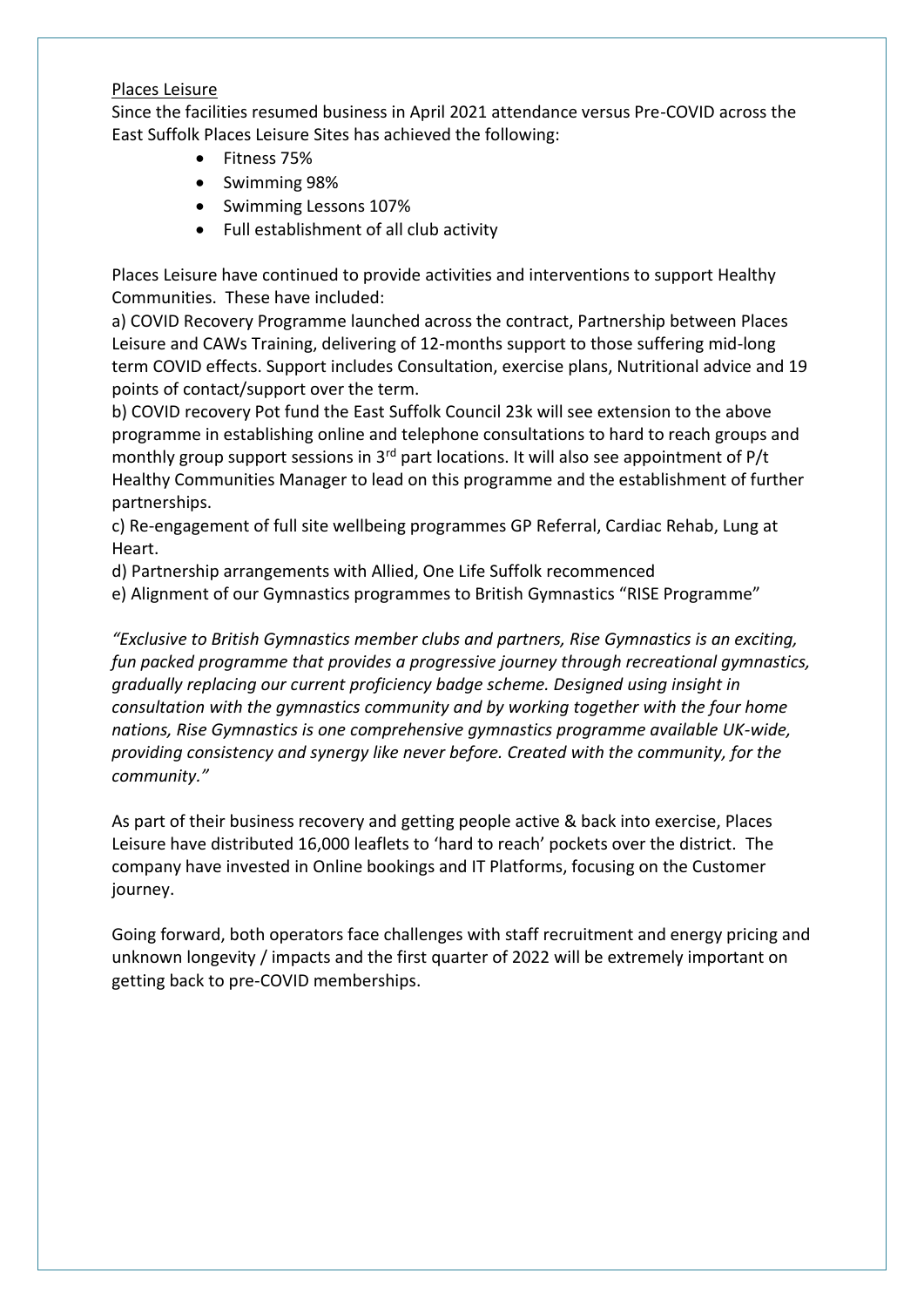| <b>Cabinet Member:</b>  | Councillor James Mallinder, Cabinet Member with<br>responsibility for the Environment |
|-------------------------|---------------------------------------------------------------------------------------|
| <b>Contact Details:</b> | james.mallinder@eastsuffolk.gov.uk<br>Tel: 07810 815879                               |

I attend the Suffolk Waste Partnership meeting, as Chair, where we looked at a number of recent campaigns, along with a discussion of how we will be absorbing changes in waste collection resulting from the passing of the Environment bill late last year.

I was proud to highlight a number of activities in Lowestoft, where residents have made a noticeable improvement in their recycling, reducing substantially any contamination.

# **Outside Bodies Representatives' Reports**

| <b>Suffolk Flood Risk Management Scrutiny</b> |                                 |
|-----------------------------------------------|---------------------------------|
| Representative:                               | Councillor Linda Coulam         |
| <b>Contact Details:</b>                       | linda.coulam@eastsuffolk.gov.uk |
|                                               | Tel: 07818 577882               |

Please see Appendix A, which provides an update on Flooding on the River Waveney.

| <b>Association for Suffolk Museums Annual Report</b> |                                                     |
|------------------------------------------------------|-----------------------------------------------------|
| Representative:                                      | <b>Councillor Tony Cooper</b>                       |
| <b>Contact Details:</b>                              | tony.cooper@eastsuffolk.gov.uk<br>Tel: 07884 054882 |

AFSM acts as a representative and advocate for museums in Suffolk AFSM worked closely with SHARE Museums East, National Lottery Heritage Fund (NLHF) and Arts Council England (ACE) in 2020-21 to ensure that funding was invested where it was needed most. Museums were closed for most of the year due to Covid restrictions. This has a significant impact on their ability to generate earned income through admissions, retail, catering, and events.

Nearly all the funding from ACE and NLHF came through Covid emergency funding, as main grant streams were suspended. AFSM kept close communication with all its members throughout the year, implementing a traffic light guide to highlight those at most risk, and working with them to develop funding applications to ensure their resilience and stability was maintained.

NLHF awarded £1,496,300 to organisations in Suffolk in 2020-21 through their Heritage Emergency Fund and the Culture Recovery Fund for Heritage, of which £394,100 was awarded to members of AFSM.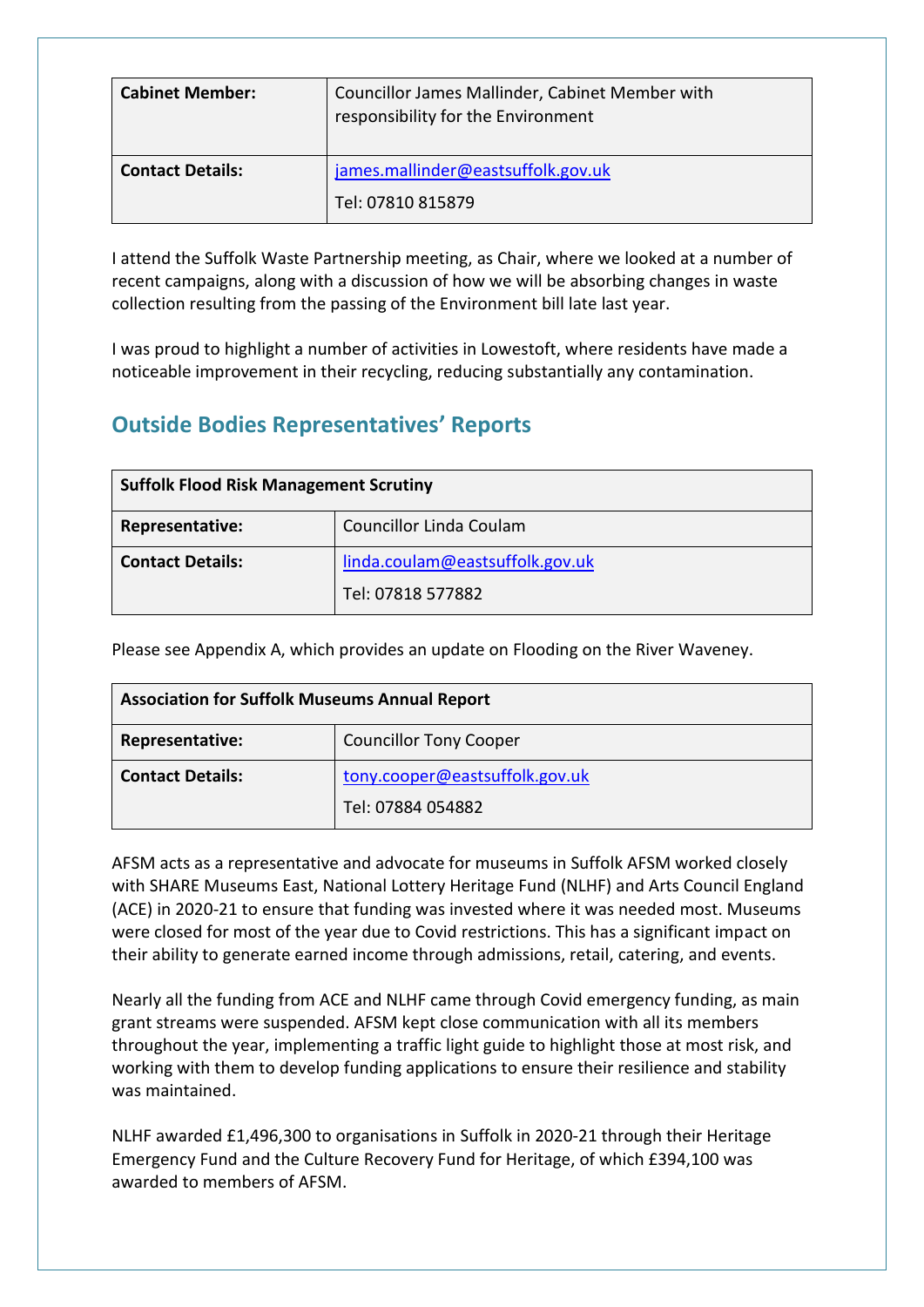ACE awarded £1,066,476 to Suffolk museums through two rounds of Culture Recovery Fund (CRF). Museums in the East of England comprised of 14.5% of all CRF2 applicants. No other region had higher than 8% share, with an average of 6-7%. Working with SHARE Museums East AFSM was able to ensure museums at risk were highlighted. This helped ACE prioritise and ensure that all museums in Suffolk that applied were awarded funding.

SHARE Museums East awarded £48,049 grants to Suffolk museums in 2020-21, this helped to make sure that smaller museums were also supported where needed.

The economic impact of visitors to Suffolk Museums was estimated to be at least £3,210,000 in 2019-20. AFSM therefore supports visits to museums to ensure that it is part of a vibrant, mixed economy. During 2020-21 work continued to maintain the profile of museums while they were closed and to attract visitors during brief periods when they were permitted to open.

AFSM Full Members and Members are usually offered the opportunity to pay a £20 supplement on their membership fee to have their profile included in the Suffolk Museums leaflet and website. This design update and print of the leaflet was suspended in 2020-21 due to the Coronavirus pandemic.

AFSM supports a range of joint promotional and advertising campaigns to encourage more people to visit museums. In 2020-21 this was more targeted and helped keep people informed of the changing opening times and events programmes in museums. AFSM placed Suffolk museums advertising features in Families Suffolk Magazine, Celebrate Suffolk, Hospital Radio & Community Magazine and Raring2Go Magazine. Editorials featured in the East Anglian Daily Times, Celebrate Framlingham, and Let's Talk Magazine.

**Making Waves Together** - Led by Great Yarmouth Borough Council and East Suffolk District Council, this project enabled communities and organisations in Lowestoft to work together to inspire and engage people as participants, audiences, and visitors. It is one of 16 pilot areas across England supported by the Heritage Lottery Fund and Arts Council England's Great Place Scheme.

The Association for Suffolk Museums worked in partnership with Norfolk Museums Service on **Seaside Heritage**, one of nine partners delivering activity across the two towns as part of the Making Waves Together project. The Making Waves Together Project Officer, Patricia Day worked with museums in Lowestoft and to build cultural partnerships and engage new audiences. Throughout lockdown Lowestoft Maritime Museum continued to engage and support local families. Lowestoft Museum worked on urgent repair of the current premises, while exploring opportunities for expanding the existing museum space.

**Summer in a Box** – Led by Suffolk County Council, this project worked with partners across the county to create and deliver activity packs to children across Suffolk receiving free school meals from the Suffolk Virtual Schools list in July and August 2020. It replaced face to face holiday activities that could not be delivered due to Covid restrictions. Museum partners worked to develop and deliver Arts and Heritage Activity Packs to children across Suffolk, including The Long Shop Museum, The Red House, Aldeburgh Museum, Ipswich Museums, Moyse's Hall Museum, West Stow Anglo-Saxon Village, Gainsborough's House, The National Horse Racing Museum, the Museum of East Anglian Life, and Lowestoft Maritime Museum.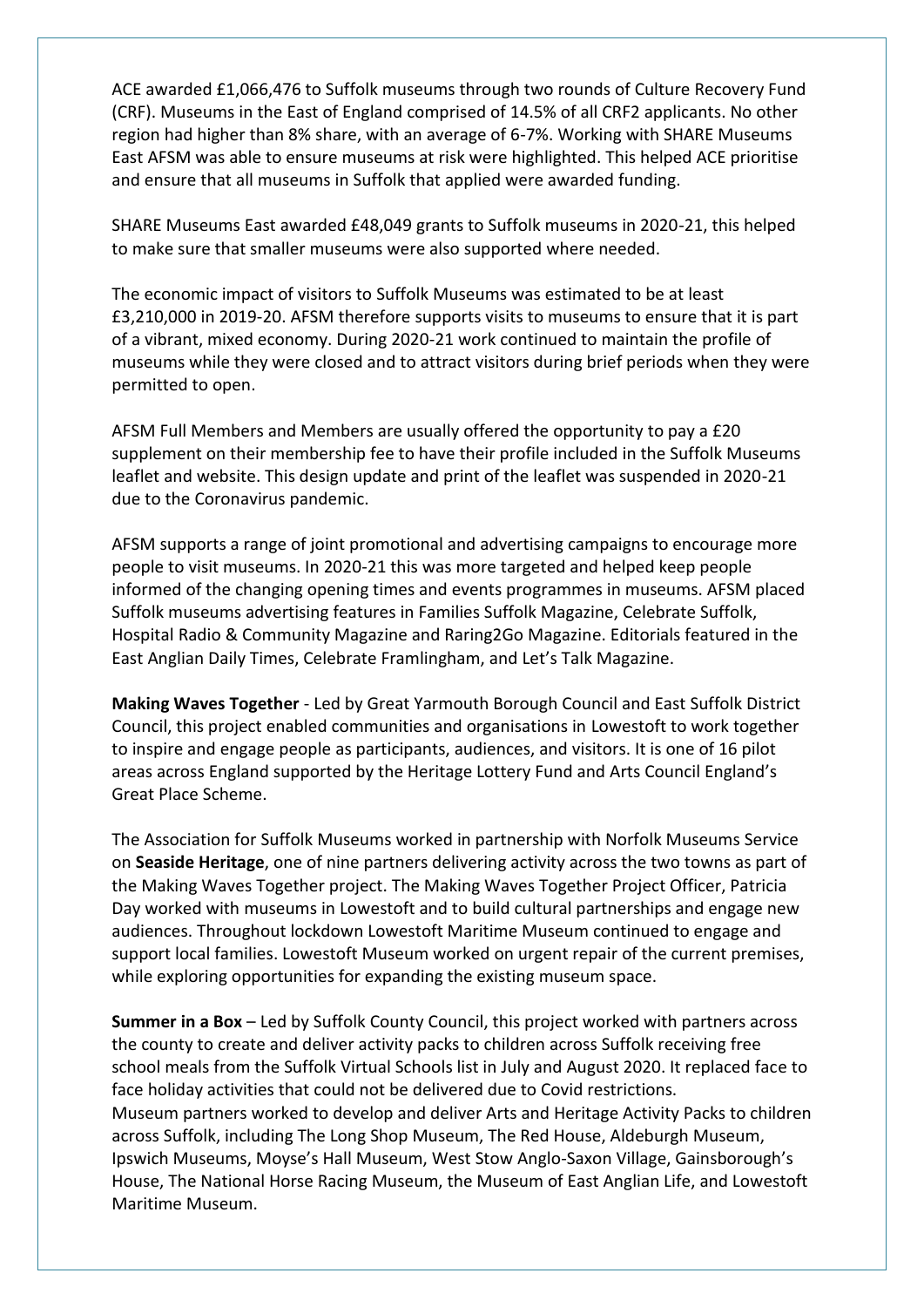The project created 1600 bespoke museum packs, most of which were sent to vulnerable children receiving support from Suffolk County Council, 137 were sent to young carers (via Suffolk Family Carers), 25 to children in care homes, and 12 to children in refuges.

**Suffolk Steps** – This project was developed to replace Summer in Suffolk Museums during the Coronavirus pandemic. Suffolk Steps was designed to keep people engaged with museums while they were closed. It is a collection of free walks developed to help all ages stay active and explore their local heritage in the towns and Suffolk countryside. The programme included accessible trails from 16 museums that could be downloaded to a mobile phone or printed at home. They remain on the Suffolk Museums website and were promoted throughout the year during lockdowns.

AfSM partnered with Keep Moving Suffolk to promote Suffolk Steps, a local campaign aimed at helping people stay active during the Covid-19 pandemic. A combination of digital, social media and hard copy marketing was used to promote the programme. Project partner Families Suffolk Magazine featured a double page spread of the various trails in the summer issue of the magazine.

**Transforming People to Transform Museums** (TPTM) – AFSM is supporting this project led by Colchester + Ipswich Museums. The project is creating 27 traineeships in four museums across the county to develop both core heritage and transferable business skills. Working closely with local community groups to recruit young adults from lower socio-economic backgrounds, the project aims to develop and support a more representative and resilient workforce at each museum.

TPTM is funded by the National Lottery Heritage Fund's Skills for the Future programme from 2018 to 2022. The second cohort of 9 trainees were recruited in 2020. Four trainees are based in Colchester + Ipswich Museums, two in Museum of East Anglian Life in Stowmarket, one in The Long Shop Museum in Leiston, and two trainees based in National Horse Racing Museum in Newmarket.

Throughout their one-year placement trainees develop a wide range of core heritage skills, including research, documentation, conservation, and interpretation. They also learn practical skills required to manage, plan, develop and deliver heritage events and exhibitions.

The trainees have made a real difference to their local communities by applying their new skills to bring about relevant and creative programmes and help secure the future resilience of each museum.

**Suffolk Museums Inspire, Learn & Engage (SMILE) Network** – The SMILE Network was established to enable best practice in education, learning and engagement in Suffolk Museums by working collaboratively and sharing knowledge locally, regionally, and nationally. Membership is open to all learning leads from the Association for Suffolk Museums member museums. Meetings take place on a quarterly basis at varied locations. The network supports the development and delivery of AFSM education, learning and engagement projects.

**Suffolk Children's University** - The Association for Suffolk Museums partnership with the Suffolk Children's University started in 2019. The partnership has created projects that reach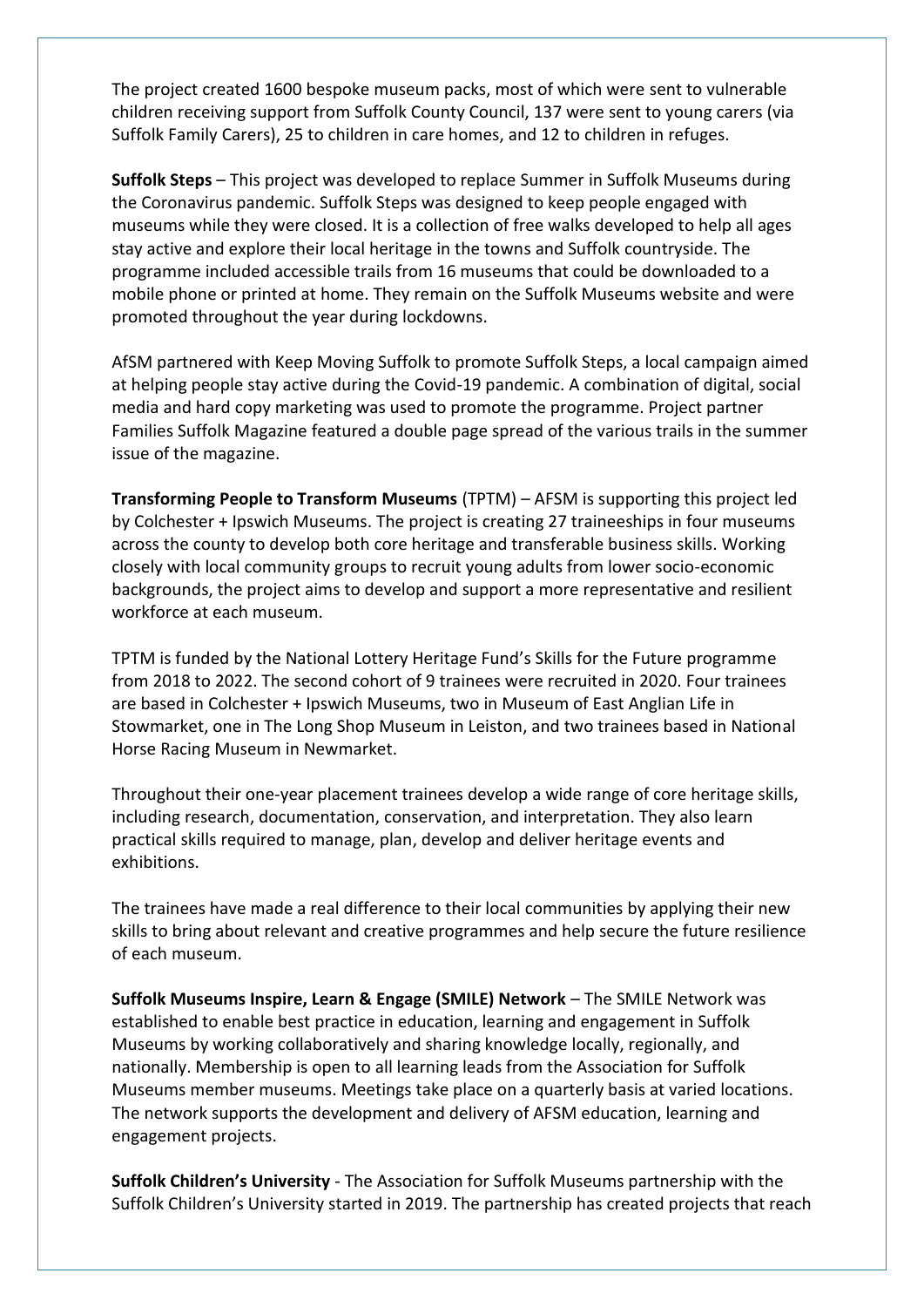out to engage a wider range of children and young people. Working collaboratively, the partnership has increased the number of Children's University destination museums, created a generic museum trail designed to get children engaging with museums, and worked with 10-year-old Byron to gather some feedback on the Suffolk Steps trails

**Special Delivery** – AFSM supported this project led by Suffolk Artlink. It is an intergenerational project that is exploring the art of communication through letters and other documents held in Suffolk Record Offices and museums.

It began in September 2020, with students via Zoom from Abbots Green Academy, Bury St Edmunds, supported by the Theatre Royal Act Your Age theatre group. Participants in the project investigated historical approaches to letter-writing and considered them in the light of current methods of communication. They then shared significant personal correspondence of their own.

The project is also focusing on primary schools and supported living and residential care homes in Lowestoft to explore the stories and characters behind letters originally sent into a local newspaper. In Halesworth Museum, the project looked at a collection of letters written in the early 19th century by members of a wealthy merchant family that lived the town.

A key outcome of the projects is the creation of a legacy of digital interpretation for use in Suffolk Record Offices and museums and a literacy resource for use in schools.

| <b>Ipswich Strategic Planning Area Board</b> |                                                                                                     |
|----------------------------------------------|-----------------------------------------------------------------------------------------------------|
| Representative:                              | Councillor David Ritchie, Cabinet Member with responsibility<br>for Planning and Coastal Management |
| <b>Contact Details:</b>                      | david.ritchie@eastsuffolk.gov.uk                                                                    |
|                                              | Tel: 07920 503527                                                                                   |

The Ipswich Strategic Planning Area (ISPA) Board last met in person on 20 February 2020 prior to the covid lockdown in March 2020. Since then the only necessity to meet has been to sign off the Statement of Common Ground (SoCG) covering cross boundary strategic planning matters for the ISPA authority area (East Suffolk (south), Ipswich BC, Babergh and Mid Suffolk Districts and Suffolk County Council) in relation to the submission of the Babergh and Mid Suffolk Local Plan for Examination by an independent inspector. This sign off was undertaken via email in March 2021 and the Babergh and Mid Suffolk Local Plan Examination is underway.

An important element of this SoCG relates to taking a joint approach to mitigating traffic impacts due to Local Plan growth across the Ipswich Strategic Planning Area. To this end SCC produced a Transport Mitigation Strategy in August 2019. In the light of a changing national and local context, WSP were commissioned by the 5 Councils in September 2021 to undertake further work to help inform an agreed approach to funding and delivering the modal shift mitigation in connection with Local Plan growth across the ISPA area.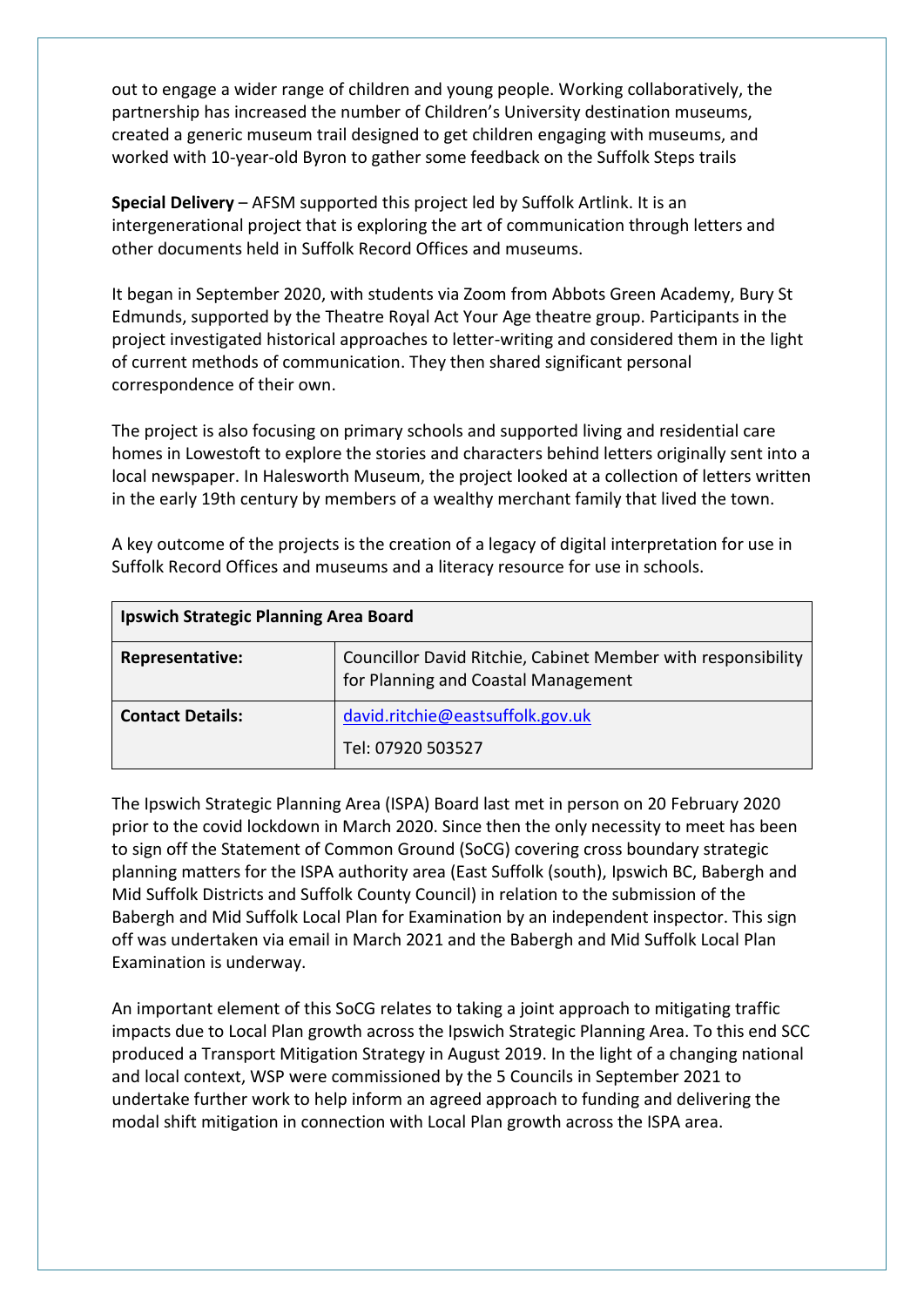The work includes three strands:

- 1) Reviewing the August 2019 Suffolk County Council Transport Mitigation Strategy in respect of relevant changes around national policy, funding, climate change, sustainable journeys.
- 2) Recommendations on a 5 year delivery programme, incorporating reasonable flexibility to respond to changes in policy direction. This will also consider the role of projects that are already committed / funded.
- 3) Options for funding the 5 year delivery programme.

This is a 3 to 4 month project and outputs from the work are expected soon. It is anticipated that the next ISPA Board meeting will consider the outputs of this work.

| <b>Benacre and Kessingland Flood Relief Project</b> |                                                                                                     |
|-----------------------------------------------------|-----------------------------------------------------------------------------------------------------|
| Representative:                                     | Councillor David Ritchie, Cabinet Member with responsibility<br>for Planning and Coastal Management |
| <b>Contact Details:</b>                             | david.ritchie@eastsuffolk.gov.uk<br>Tel: 07920 503527                                               |

I have previously reported on the Lowestoft Flood Relief Scheme. The Benacre and Kessingland project is the other major project on our coast. The work for this is coordinated by Kessingland Town Council and led by the Water Management Alliance (it is not the responsibility of our Coastal Management Team).

In draft outline the project will involve removing the present Benacre Pumping Station, creating up to 100 Hectares of new intertidal habitat, creating two new bunds set well back from the coastline, and building new pumping stations to go with each bund. (The pumping stations pump out the water from the hundred river into the sea). Last year this project received 3.5 million pounds from the governments green recovery fund which was excellent news. Unfortunately, there was still a very significant funding gap and the project was semi on hold. Thus the board has not met recently. However, before Christmas I received the very good news in an email from Emma Dixon which I have included below. (Emma leads the project for the Water Management Alliance).

'Since our last update people have been very active in the background and I am pleased to announce that following technical approval back in July (full approval was withheld until the funding gap was closed), we have now received financial approval for our business case from the Environment Agency - the full £28million has been found through various channels! Many thanks to everyone who has been working hard to achieve this. A Board meeting is now required to discuss next steps of this project and where we move to from here, particularly with the Habitat creation project, which was out of scope for the current project costs.'

Well done to Emma and her team at the WMA, I look forward to attending a board meeting soon.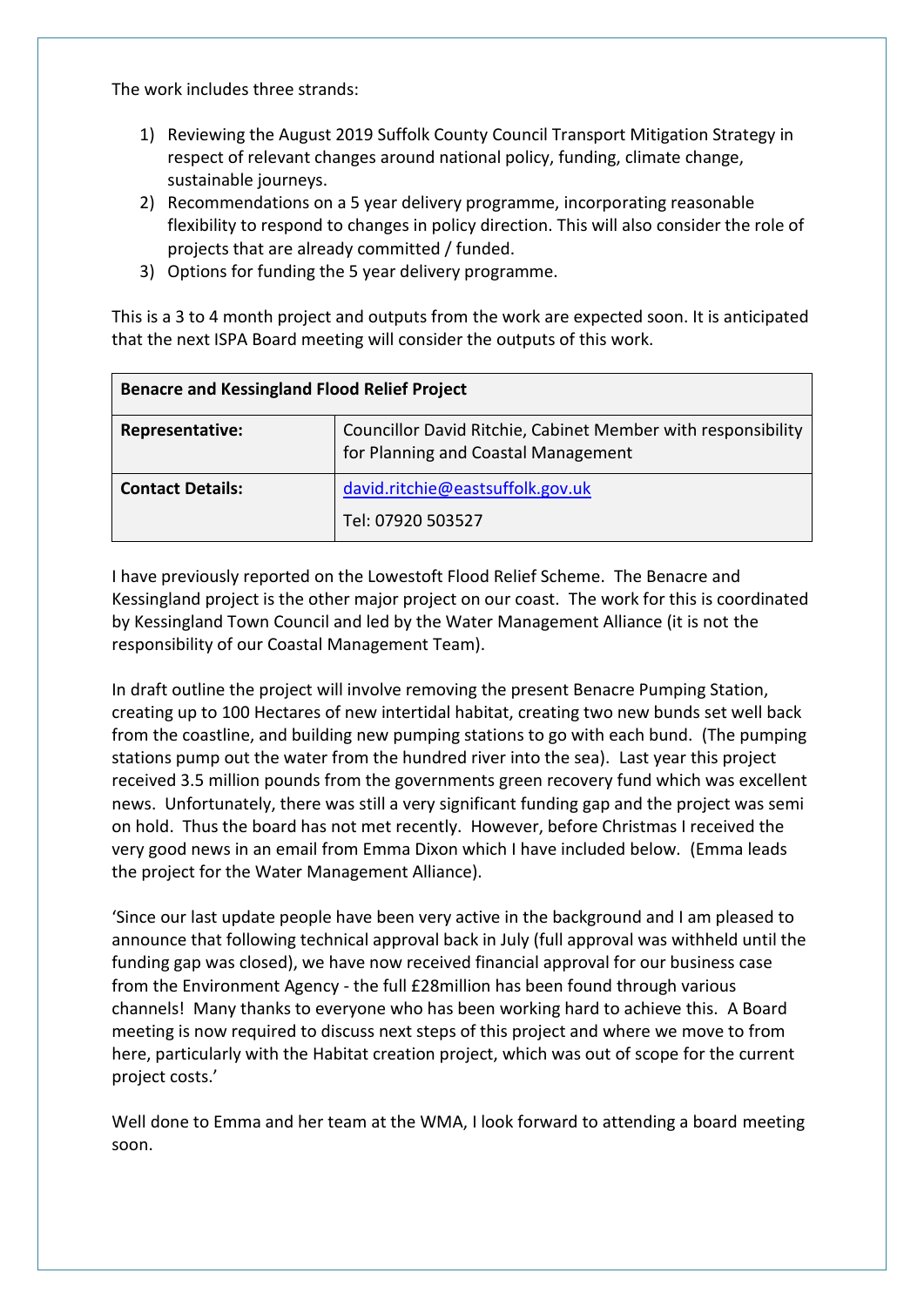| <b>Network Rail Group</b> |                                                                               |
|---------------------------|-------------------------------------------------------------------------------|
| Representative:           | Councillor Norman Brooks, Cabinet Member with<br>responsibility for Transport |
| <b>Contact Details:</b>   | norman.brooks@eastsuffolk.gov.uk<br>Tel: 07824 821539                         |

There have been no meetings or communication from the group during the past 12 months. Our contact with the rail transport system is via East West Rail Consortium.

| <b>A47 Alliance Annual Report</b> |                                                                               |
|-----------------------------------|-------------------------------------------------------------------------------|
| Representative:                   | Councillor Norman Brooks, Cabinet Member with<br>responsibility for Transport |
| <b>Contact Details:</b>           | norman.brooks@eastsuffolk.gov.uk<br>Tel: 07824 821539                         |

There was only one meeting of the group last year the on the 8yh October 2021.

The discussion centred almost solely on the Acle Straight Dualling Scheme missing out on funding in the RIS2 round and there was a huge level of disappointment at this news.

The feeling of the entire meeting was that the "levelling up agenda" was not working as far as the East of England was concerned.

Highways England acknowledged they had made mistakes in the presentation of the case for the dualling of the Acle Straight and will take note of these in the preparation for a bid in RIS3.

At this time there are no major improvements scheduled or included in any future plans at this time but the meeting agreed to redouble their efforts to secure improvements in the future.

Norfolk County Council has launched a campaign "Just Dual It" and is working to gather support from all interested parties and local MP`s.